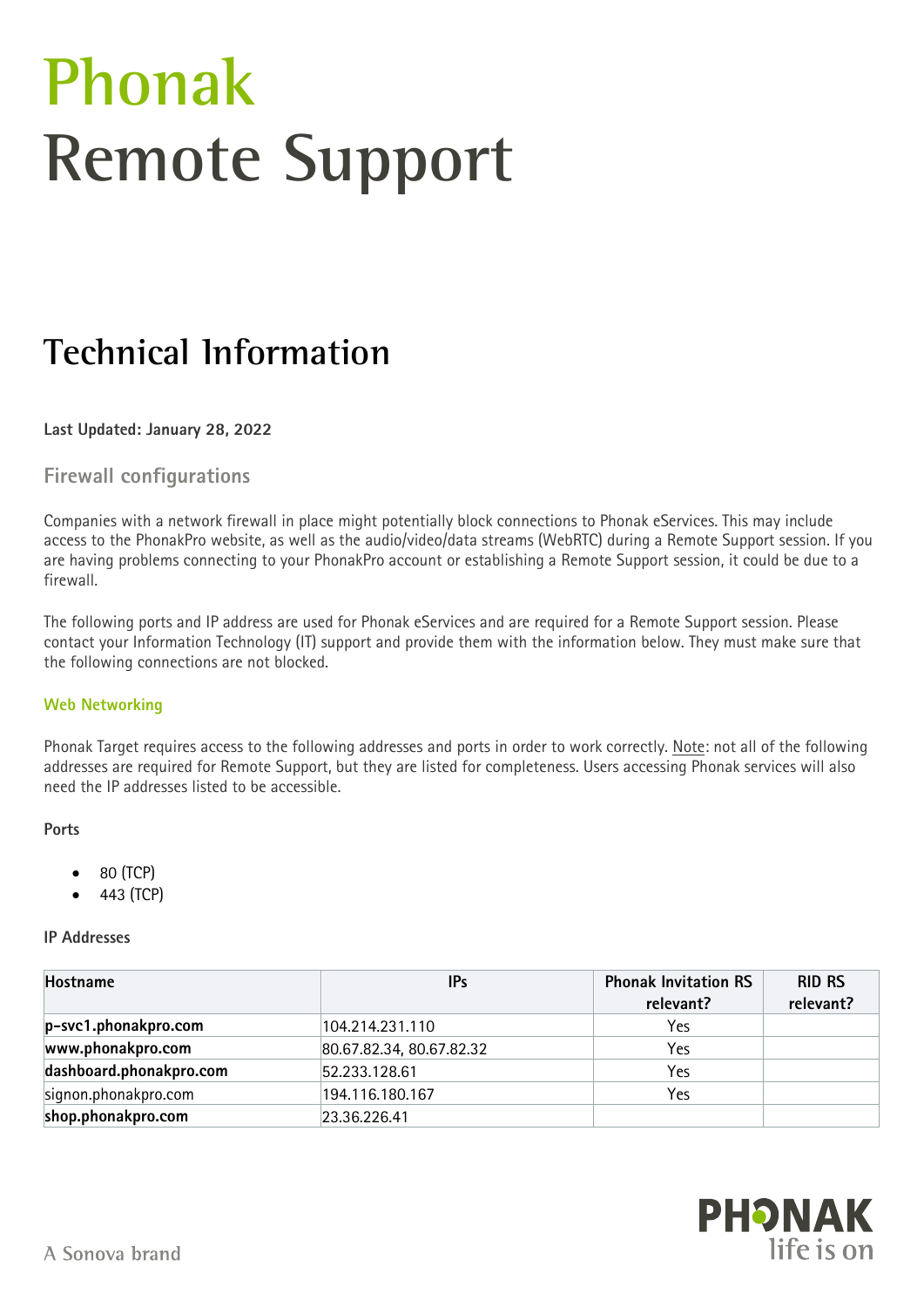| ecommerce.phonakpro.com                             | 194.116.180.167                   |     |     |
|-----------------------------------------------------|-----------------------------------|-----|-----|
| api.sonova.io                                       | 51.105.186.107                    | Yes | Yes |
| dispatcher.sonova.io                                | 104.40.191.174                    | Yes | Yes |
| identity.sonova.io                                  | 40.113.119.132                    | Yes | Yes |
| core-signaling-websync-prod.sonova.io 40.71.199.117 |                                   | Yes | Yes |
| static2.sonova.io                                   | 13.107.213.60, 13.107.246.60      |     |     |
| my.phonak.com                                       | 80.67.82.17, 80.67.82.34          |     |     |
| login.salesforce.com                                | Salesforce IP Ranges <sup>1</sup> |     |     |
| na24.salesforce.com                                 | Salesforce IP Ranges <sup>1</sup> |     |     |

1. Please refer to https://support.veeva.com/hc/en-us/articles/115000581533-What-is-the-Range-of-IP-Addresses-Used-by-Salesforce-

Note: hostnames listed in **bold** are currently assigned dynamic, range, or location-dependent IP addresses; firewalls should therefore be configured to use the hostname where possible. The IP addresses were resolved in Stäfa, Switzerland, and may change at any time.

#### **China-Specific IP Addresses**

The following addresses should be used for installations in China, where there may be firewall restrictions when connecting to the global internet.

| Hostname                              | <b>IPs</b>     | <b>Remote Support</b><br>relevant? |
|---------------------------------------|----------------|------------------------------------|
| api.sonova.cn                         | 139.217.189.10 | Yes                                |
| dispatcher.sonova.cn                  | 40.73.101.203  | Yes                                |
| identity.sonova.cn                    | 40.73.101.215  | Yes                                |
| core-signaling-websync-prod.sonova.cn | 40.73.101.203  | Yes                                |

#### **WebRTC Networking**

Phonak uses two WebRTC providers, Twilio and Xirsys, to enable Remote Support sessions where one or both participants cannot be contacted directly through simple NAT processes. Please ensure that your firewall is configured for both Xirsys and Twilio IP addresses in your region.

#### **Ports**

- 3478 (TCP, UDP)
- 5349 (TCP)
- 10000 60000 (UDP)

Note: ports from the large range of UDP ports are dynamically chosen by the Target and myPhonak clients when trying to negotiate direct peer-to-peer connections. Phonak is not currently able to influence the port choice, and we therefore cannot provide guidance about a limited number of ports that might work in a highly restricted environment. Remote Support *will* work without these ports, but this will affect the ability of clients to negotiate a peer-to-peer connection; in this situation, the clients will fall back to using a relayed conference call, which may bring poorer performance.

#### **IP Addresses**

Note: the IP addresses listed on the following pages may be out-of-date. Please make sure to also use the links provided to double-check if there have been any changes in the meantime.

Changes since the previous release of this document are **marked in bold**.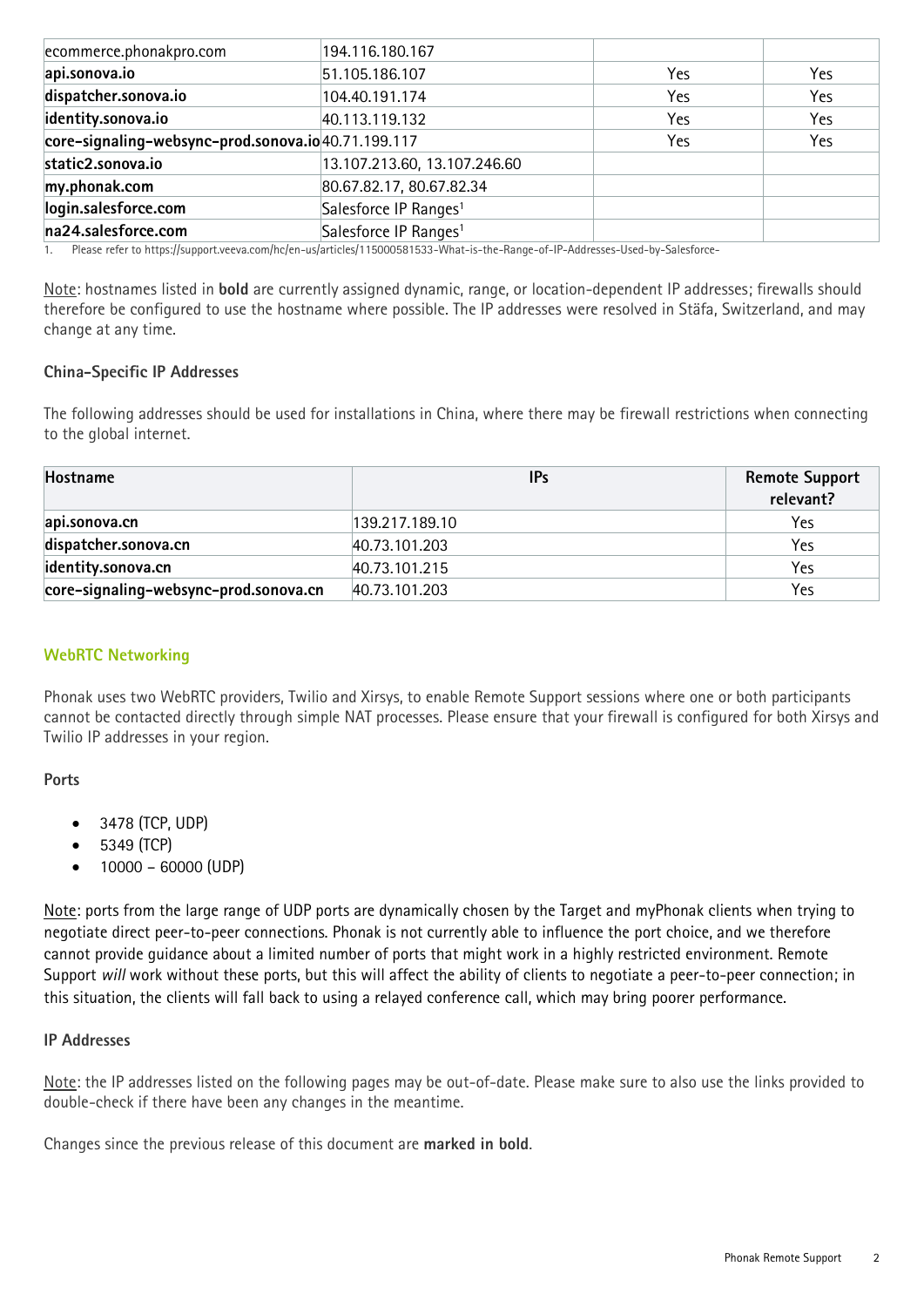### **Xirsys**

# <https://docs.xirsys.com/?pg=ip-whitelist>

| <b>REGION</b> | <b>HOST</b>   | IP <sub>s</sub> | <b>COUNTRIES / TERRITORIES</b> |
|---------------|---------------|-----------------|--------------------------------|
| China         | hk.xirsys.com | 8.210.215.149   | China (CN)                     |
|               |               | 47.242.47.214   | Hong Kong (HK)                 |
|               |               | 47.242.109.143  |                                |
| South Africa  | jb.xirsys.com | 154.127.57.220  | South Africa (ZA)              |
|               |               | 154.16.63.120   | Kenya (KE)                     |
|               |               | 154.16.63.252   |                                |

Note: Remote Support for South Africa (country) is currently in test and has not yet been rolled out in production.

#### **Twilio**

# <https://www.twilio.com/docs/api/stun-turn/regions>

| <b>REGION</b> | <b>REGION ID</b> | <b>IPs</b>                                                                                                                      | <b>COUNTRIES</b>                                                                                                                                                                                               |
|---------------|------------------|---------------------------------------------------------------------------------------------------------------------------------|----------------------------------------------------------------------------------------------------------------------------------------------------------------------------------------------------------------|
| Australia     | au 1             | 13.210.2.128 - 13.210.2.159<br>54.252.254.64 - 54.252.254.127<br>3.25.42.128 - 3.25.42.255                                      | Australia (AU)<br>New Zealand (NZ)<br>Papua New Guinea (PG)                                                                                                                                                    |
| <b>Brazil</b> | br1              | 18.231.105.32 - 18.231.105.63<br>177.71.206.192 - 177.71.206.255<br>18.230.125.0 - 18.230.125.127                               | Argentina (AR)<br>Bolivia (BO)<br>Brazil (BR)<br>Chile (CL)<br>Columbia (CO)<br>Ecuador (EC)<br>Paraguay (PY)<br>Peru (PE)<br>Uruguay (UY)                                                                     |
| Germany       | de1              | 52.59.186.0 - 52.59.186.31<br>18.195.48.224 - 18.195.48.255<br>18.156.18.128 - 18.156.18.255                                    | France (FR)<br>Germany (DE)<br>Great Britain (GB)<br>Switzerland (CH)                                                                                                                                          |
| India         | in1              | 52.66.193.96 - 52.66.193.127<br>52.66.194.0 - 52.66.194.63<br>$3.7.35.128 - 3.7.35.255$                                         | Bahrain (BH)<br>Bangladesh (BD)<br>India (IN)<br>Iran $(IR)$<br>Kazakhstan (KZ)<br>Kuwait (KW)<br>Oman (OM)<br>Pakistan (PK)<br>Qatar (QA)<br>Saudi Arabia (SA)<br>Sri Lanka (LK)<br>United Arab Emirates (AE) |
| Ireland       | ie1              | 52.215.253.0 - 52.215.253.63<br>54.171.127.192 - 54.171.127.255<br>52.215.127.0 - 52.215.127.255<br>3.249.63.128 - 3.249.63.255 | Ireland (IE)                                                                                                                                                                                                   |